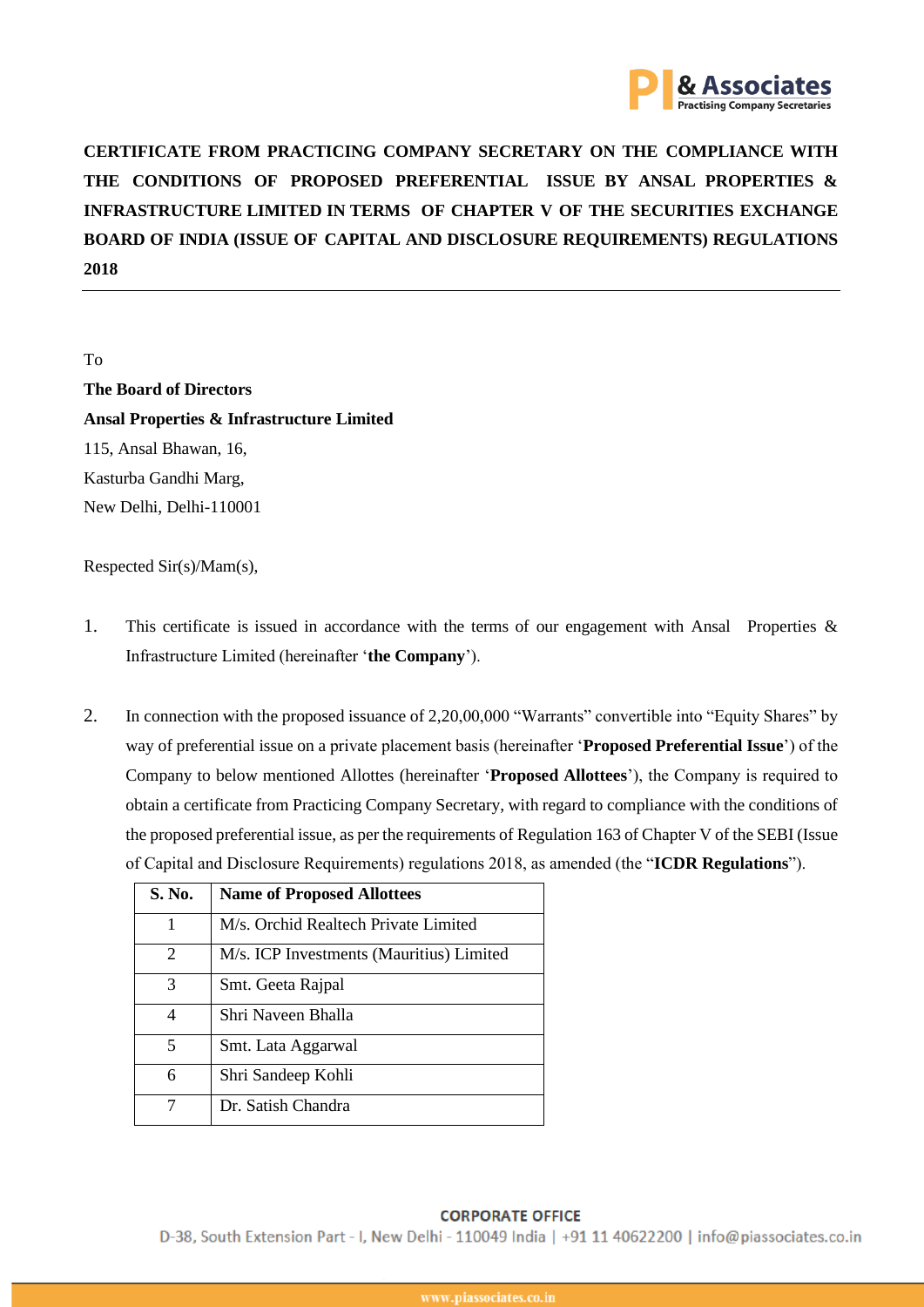

8 Shri Kulamani Biswal

## **Management's Responsibility**

- 3. The compliance with Chapter V of the ICDR Regulations for the preferential issue and allotment of warrants convertible into equity shares is the responsibility of the management of the Company. Management is also responsible for preparation and maintenance of all accounting and other relevant support records and documents. This responsibility includes the design, implementation and maintenance of internal controls relevant to the preparation of internal controls relevant to the preparation/ presentation of the Notice and applying an appropriate basis of preparation; and making estimates that are reasonable in the circumstances.
- 4. The Management is also responsible for providing all relevant information to the SEBI, and/or BSE Limited and National Stock Exchange of India Limited.
- 5. The Management is also responsible for ensuring that the Company complies with the below requirements of the ICDR Regulations:
	- i. Determine the relevant date, being the date thirty days prior to the date on which the meeting of shareholders is held to consider the proposed preferential issue;
	- ii. Determine the minimum price of the equity shares in accordance with Regulation 164 of the ICDR Regulations.
	- iii. Compliance with the all other requirements of the ICDR Regulations.

# **Certifier's Responsibility**

- 6. Pursuant to the requirements of sub-para 2 of Regulation163 of Part III of chapter V of the ICDR Regulations, it is our responsibility to obtain limited assurance and conclude as to whether the details of the Proposed Preferential Issue is in accordance with the requirements of the ICDR Regulations as applicable to the preferential issue.
- 7. We conducted our examination of the statement/ records in accordance with the applicable guidance's issued by the Institute of Company Secretaries of India (the "ICSI"). The guidance's requires that we comply with the ethical requirements of the Code of Conduct issued by ICSI.

## **CORPORATE OFFICE**

D-38, South Extension Part - I, New Delhi - 110049 India | +91 11 40622200 | info@piassociates.co.in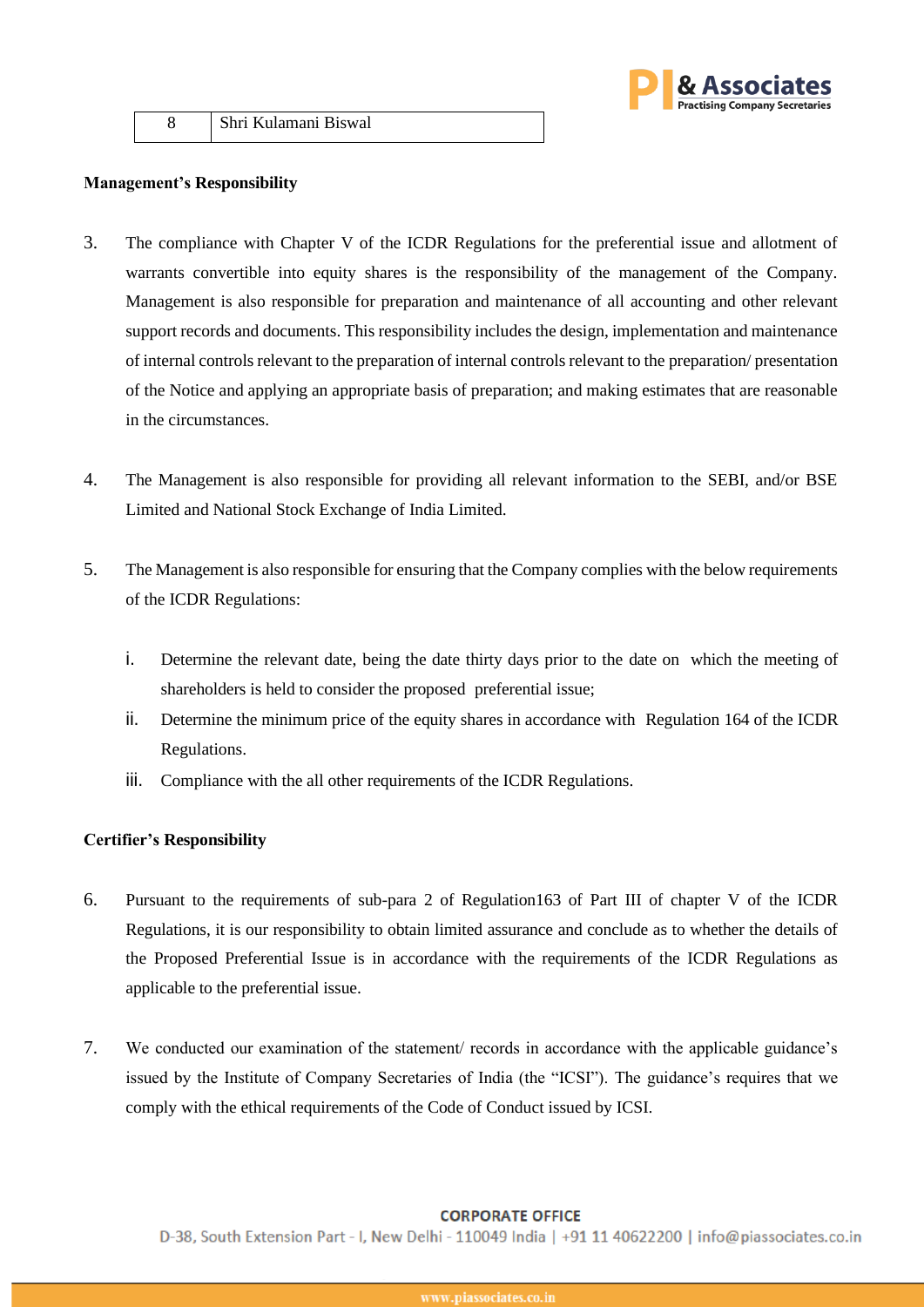

- 8. A limited assurance engagement includes performing procedures to obtain sufficient appropriate evidence that vary in nature, timing and extent than a reasonable assurance engagement. Consequently, the level of assurance obtained in a limited assurance engagement is substantially lower than the assurance that would have been obtained had we performed a reasonable assurance engagement. Accordingly, we have performed the following procedures in relation to the engagement:
	- a) With respect to conditions specified in Regulation 159 & 160 of the ICDR Regulations, we have performed the following procedures to confirm the compliance with required conditions:
		- i. Noted the relevant date i.e. the 27th May, 2022, being the date thirty days prior to the date on which the resolution shall be deemed to be passed, i.e. the 27th June, 2022 which is the last date specified in the Notice for e-voting;
		- ii. Verified that the Company has obtained requisite undertaking and/or DP Transaction Statement from the Proposed Allottees to ensure that they have not sold or transferred any equity shares of the Company from the relevant date up to a period of 90 trading days from the date of allotment of such securities;
		- iii. Verified from the undertaking and DP statement obtained by the Company from Proposed Allottees, the 'pre-preferential holding' of equity shares of the Company held by the proposed allottees, is held in the dematerialized form;
		- iv. Verified that the Company has obtained Permanent Account Number ('PAN') of the Proposed Allottees; and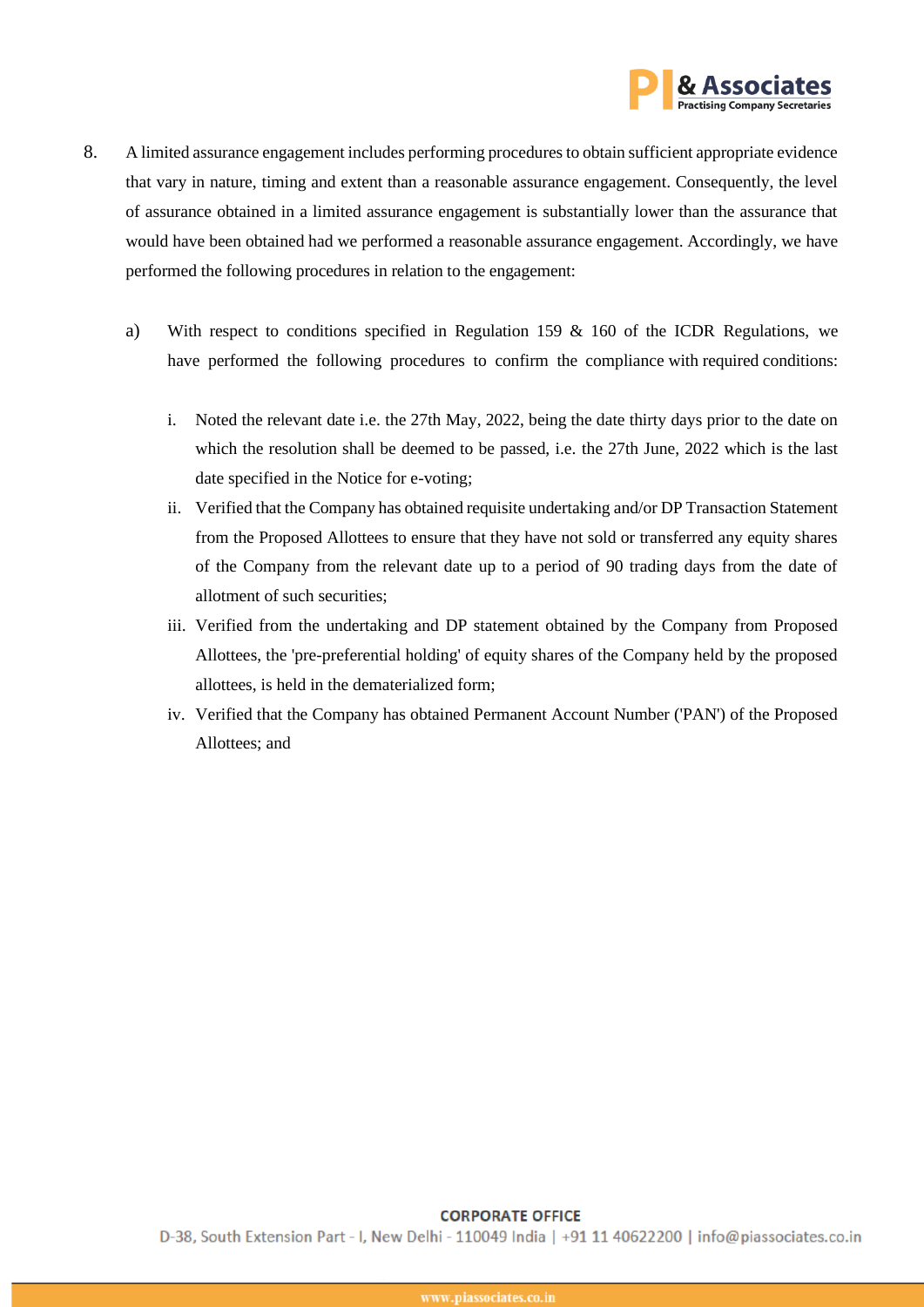

- b) Read the Postal Ballot Notice and verified that special resolution for Proposed Preferential Issue of equity shares of the Company is included in the same and the requisite disclosures in the Notice have been made in accordance with Regulation 163(1) of the SEBI (ICDR) Regulations and other applicable laws and Regulations;
- c) With respect to compliance with minimum price for proposed issue which is in accordance with applicable provisions of the SEBI (ICDR) Regulations, and recomputed the arithmetical accuracy of calculation of the minimum price of the proposed issue;
- d) Read the certified copy of the resolution passed at the Board meeting held on the 26th May, 2022 produced before us by the management containing the list of the Proposed Allottees;
- e) Conducted relevant management inquiries and obtained necessary representations.

# **Conclusion**

9. Based on our examination as above, and the information and explanations given to us, nothing has come to our attention that causes us to believe that the details of the proposed issue provided is not in accordance with the requirements of the ICDR Regulations as applicable to the preferential issue, except that the special resolution required for approval of shareholders for proposed preferential issue is yet to be passed as required by the ICDR Regulations.

# **Restriction on distribution or use**

- 10. Our work was performed solely to assist you in meeting your responsibilities in relation to your compliance with the ICDR Regulations and this certificate is addressed to and provided to the Board of Directors of the Company solely with the purpose of placing before shareholders of the Company (on the website of the Company) so as to provide them requisite information for approving the proposed preferential issue of warrants (convertible into equity shares) and for the purpose of further submission to the stock exchanges and should not be used by any other person or for any other purpose.
- 11. Accordingly, we do not accept or assume any liability or any duty of care for any other purpose or to

## **CORPORATE OFFICE**

D-38, South Extension Part - I, New Delhi - 110049 India | +91 11 40622200 | info@piassociates.co.in